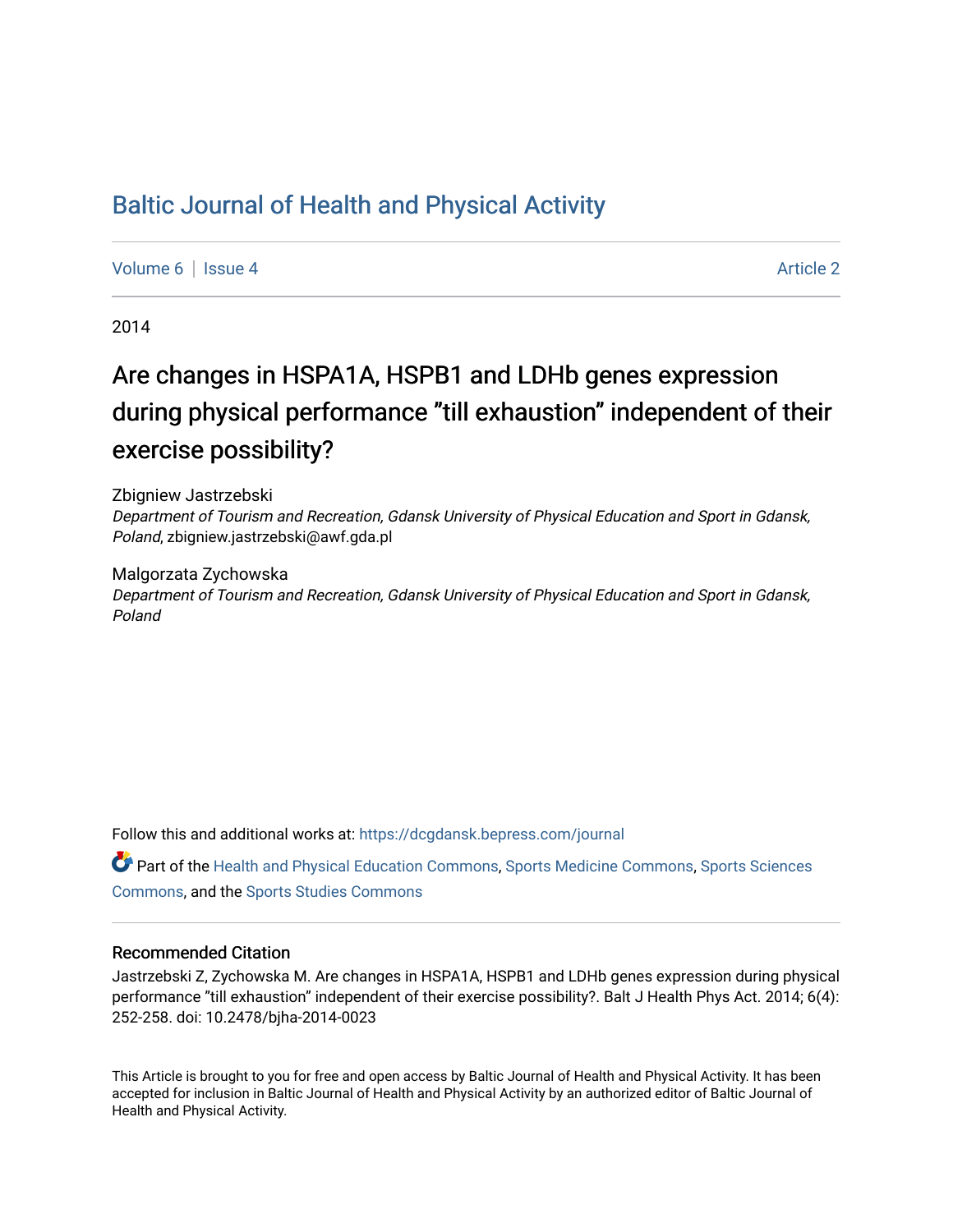

DOI: 10.2478/bjha-2014-0023

|                                                                                                                                                                                                                                                 | Are changes in HSPA1A, HSPB1 and LDHb genes<br>expression during physical performance<br>"till exhaustion" independent of their exercise<br>possibility?                                                                                                                                                                                                                                                                                                                                                                                                                                                                                                                                                                   |  |
|-------------------------------------------------------------------------------------------------------------------------------------------------------------------------------------------------------------------------------------------------|----------------------------------------------------------------------------------------------------------------------------------------------------------------------------------------------------------------------------------------------------------------------------------------------------------------------------------------------------------------------------------------------------------------------------------------------------------------------------------------------------------------------------------------------------------------------------------------------------------------------------------------------------------------------------------------------------------------------------|--|
| <b>Authors' Contribution:</b><br>A - Study Design<br>B - Data Collection                                                                                                                                                                        | Zbigniew Jastrzebski ABCDEFG, Malgorzata Zychowska ABCDEFG                                                                                                                                                                                                                                                                                                                                                                                                                                                                                                                                                                                                                                                                 |  |
| C - Statistical Analysis<br>D - Data Interpretation<br>E - Manuscript Preparation<br>F - Literature Search<br>G - Funds Collection                                                                                                              | Gdansk University of Physical Education and Sport in Gdansk, Poland<br>Department of Tourism and Recreation                                                                                                                                                                                                                                                                                                                                                                                                                                                                                                                                                                                                                |  |
|                                                                                                                                                                                                                                                 | Key words: gene expression, rowers, physical performance, leukocytes                                                                                                                                                                                                                                                                                                                                                                                                                                                                                                                                                                                                                                                       |  |
|                                                                                                                                                                                                                                                 | <b>Abstract</b>                                                                                                                                                                                                                                                                                                                                                                                                                                                                                                                                                                                                                                                                                                            |  |
|                                                                                                                                                                                                                                                 | Background:   The aim of the study was to designate changes in the expression of HSPA1A, HSPB1<br>and LDHb in elite rowers after completing a test "till exhaustion" on a rowing ergome-<br>ter. Finally, we searched for the answer whether there are significant correlations<br>between the expression of the genes and anaerobic threshold (AnT) or the maximal<br>oxygen uptake (VO <sub>2</sub> max).                                                                                                                                                                                                                                                                                                                |  |
| <b>Material/Methods:</b>                                                                                                                                                                                                                        | The research was conducted on the sample of 9 Polish lightweight male rowers<br>(23.7 ±3.77 yrs, 72.7 ±1.76 kg, 183.6 ±4.58 cm). To determine AnT and VO <sub>2</sub> max, the<br>subjects performed the test "till exhaustion" with an increasing load on a rowing er-<br>gometer. Directly before and after the test, blood samples were collected from the<br>ulnar vein in order to isolate genetic material. RNA was extracted from white cells of<br>venous blood by the chemical method. 2 µg RNA for the reverse transcription was<br>used and the expression of HSPA1A, HSPB1 and LDHb was determined by Real<br>time PCR reaction. To assess the intensity of expression, the $\Delta\Delta$ Ct method was used. |  |
|                                                                                                                                                                                                                                                 | <b>Results:</b> The study showed an increased expression of HSPA1A and HSPB1 and a decreased<br>one of LDHb. Moreover, post-training changes of the genes activity in white blood<br>cells occurred immediately and could be determined directly after the termination of<br>exertion.                                                                                                                                                                                                                                                                                                                                                                                                                                     |  |
| Conclusions:                                                                                                                                                                                                                                    | No significant correlations between the expression of the genes and anaerobic<br>threshold (AnT), maximal oxygen uptake (VO <sub>2</sub> max) were stated.                                                                                                                                                                                                                                                                                                                                                                                                                                                                                                                                                                 |  |
| Word count: 2,669                                                                                                                                                                                                                               |                                                                                                                                                                                                                                                                                                                                                                                                                                                                                                                                                                                                                                                                                                                            |  |
| Tables: 2<br>Figures: 1<br>References: 22                                                                                                                                                                                                       | Received: September 2014<br>Accepted: November 2014<br>Published: December 2014                                                                                                                                                                                                                                                                                                                                                                                                                                                                                                                                                                                                                                            |  |
| <b>Corresponding author:</b><br>Prof. nadzw. dr hab. Zbigniew Jastrzebski<br>Gdansk University of Physical Education and Sport in Gdansk<br>1 Kazimierza Gorskiego St., 80-336 Gdansk<br>Phone: +48 58 554 7323<br>E-mail: zb.jastrzebski@op.pl |                                                                                                                                                                                                                                                                                                                                                                                                                                                                                                                                                                                                                                                                                                                            |  |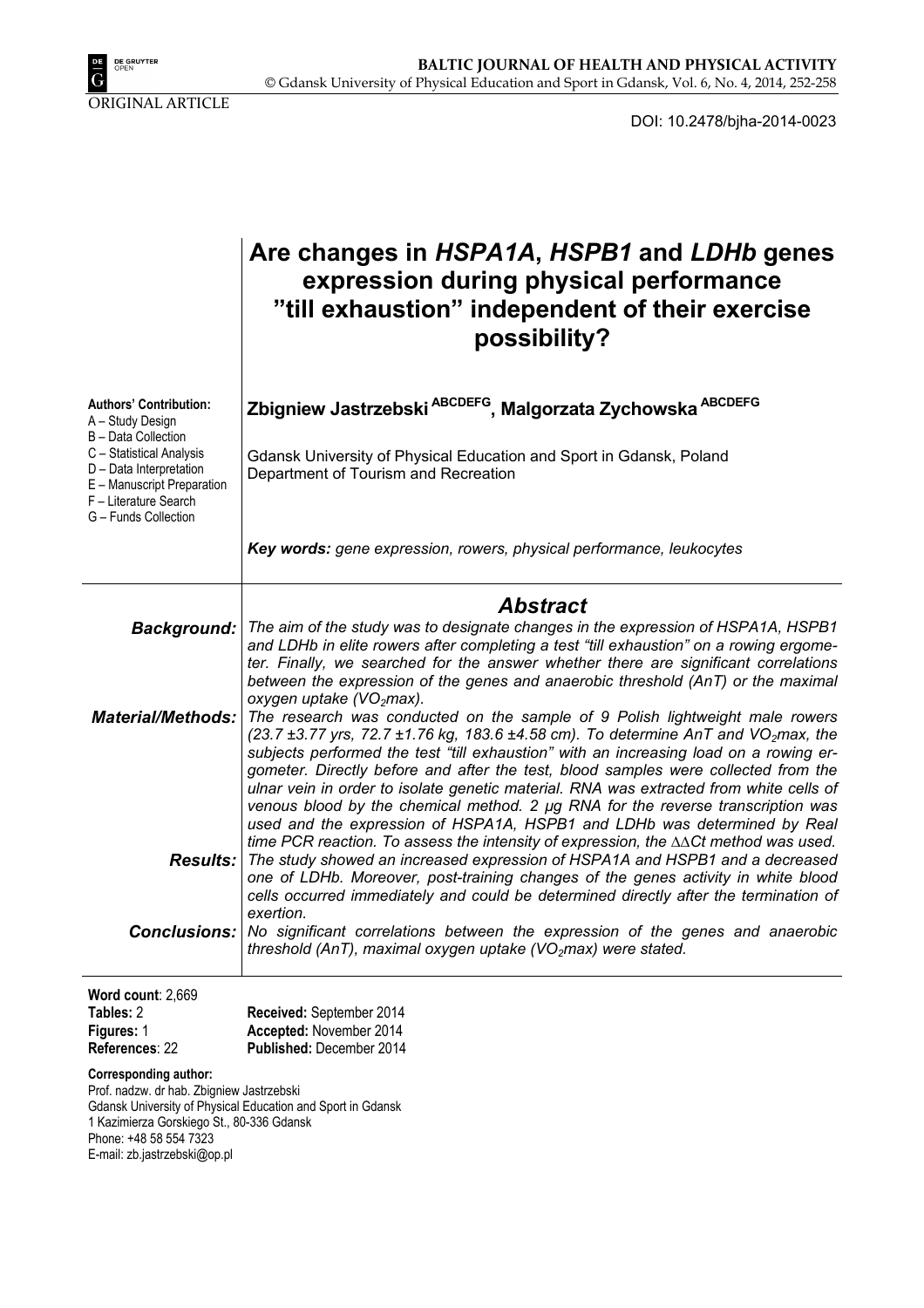#### **Introduction**

An increase of the production of heat shock proteins under the influence of different stress factors has been previously proved, but less data related to genes encoding them has been studied. It is reported in the literature that the expression of genes is influenced by e.g. thermal stress [1], oxidative stress [2, 3], physical effort [4] and many more exogenous or endogenous factors [5, 6]. In the recent years, the scientists have studied the effect of physical exertion on the expression of genes including those that encode the heat shock proteins [7, 8, 9, 10]. Antiapoptotic effects of proteins that are encoded by *HSPA1A* and *HSPB1* constitute a protective mechanism of the organism during intensive physical exertion accompanied by severe homeostasis disturbances [5]. There is no consensus regarding the function of genes that encode HSP during physical exertion. This inconsistency can be caused by the specificity of muscle work (a different character of physical effort) [11], involving slow twitch fibers (ST) or fast twitch fibers (FT), or a variety of their ratio in the subiects [9], higher or lower energetic exhaustion that is caused by different energy substrates usage during the performance, etc. [6]. Moreover, Łaszczyńska and Seweryn [2] reported individual differences in the expression of the *HSP* genes. Similar studies regarding the expression of *HSPA1A* and *HSPB1* during physical effort were conducted by Maltseva et al. [12]. The results revealed an increase in the expression of *HSPA1A*, and an invariable number of copies of *HSPB1* during 30-min physical effort of moderate intensity. Moreover, Ryan et al. [13] found that in healthy men the expression of *HSPA1A* increases only modestly in white cells of venous blood during 2 hour run on a treadmill in the conditions of heat stress. However, other authors, for example Lui et al. [14] observed an increased expression of the *HSPA1A* in rowers even four weeks after the termination of the training period. Although the profile of genes expression in white cells of venous blood determined after the performance shows the excessive expression of genes that encode stress and inflammatory proteins [5], there is evidence that the type of exertion, its duration and intensity influence the strength of this process. Because there is a variation in the results regarding the genes expression, such aspects as a sports level or specificity of the discipline could be the factors. Moreover, very little research data are available concerning elite sportsmen [5], and few tests involved the maximal load and performance till exhaustion. The authors cited above studied the effect of intense exertion above AnT on the profile of expression in white cells of venous blood in skiers who performed the test on a treadmill. The findings suggest that the excessive expression of some genes, for instance those which encode HSP, occurs during the exertion performed at the intensity above AnT.

The study of gene expression in white cells of venous blood during physical exertion is convenient because of the high availability of blood samples. Furthermore, this study is justified due to the systemic character of the response of the organism to physical effort [10, 12]. According to Nielsen et al. [15], these cells have high antioxidative capacity. It means that the changes of genes expression in white blood cells could differ from the results derived from skeletal muscle cells [16]. Further, professionals show effective mechanisms of adaptation to physical effort. However, the differences in genes expression in participants of various sports are unknown. There is no detailed research data considering this problem. Most studies that allow drawing the above conclusions regard *HSPA1A* [8, 14]. According to Maltseva et al. [12], the expression of *HSPB1* during physical exertion is rarely studied. For *LDHb* expression in human leukocytes similar data have not been found. An excessive expression of the genes that encode HSP hinders oxidative phosphorylation and improves the efficiency of lactate glycolysis [17]. Therefore, analysis of *LDHb* expression in terms of excessive expression of genes that encode HSP seems to be relevant. In our study elite lightweight rowers were subjected to the test "till exhaustion" with the assumption that the expression of *HSPA1A, HSPB1* and *LDHb* occurs in white cells of venous blood. However, it is difficult to predict the range and trend of the changes especially for the *HSPB1* and *LDHb*. Therefore, we questioned whether all three genes show the increase in the expression and whether there are any correlations between them? Moreover, the physiological assessment and monitoring of the rowers require determining their anaerobic threshold ( $AnT$ ) and maximal oxygen uptake ( $VO<sub>2</sub>$ max) due to a mixed anaerobic and aerobic character of the work. Therefore, the other aim of the study was to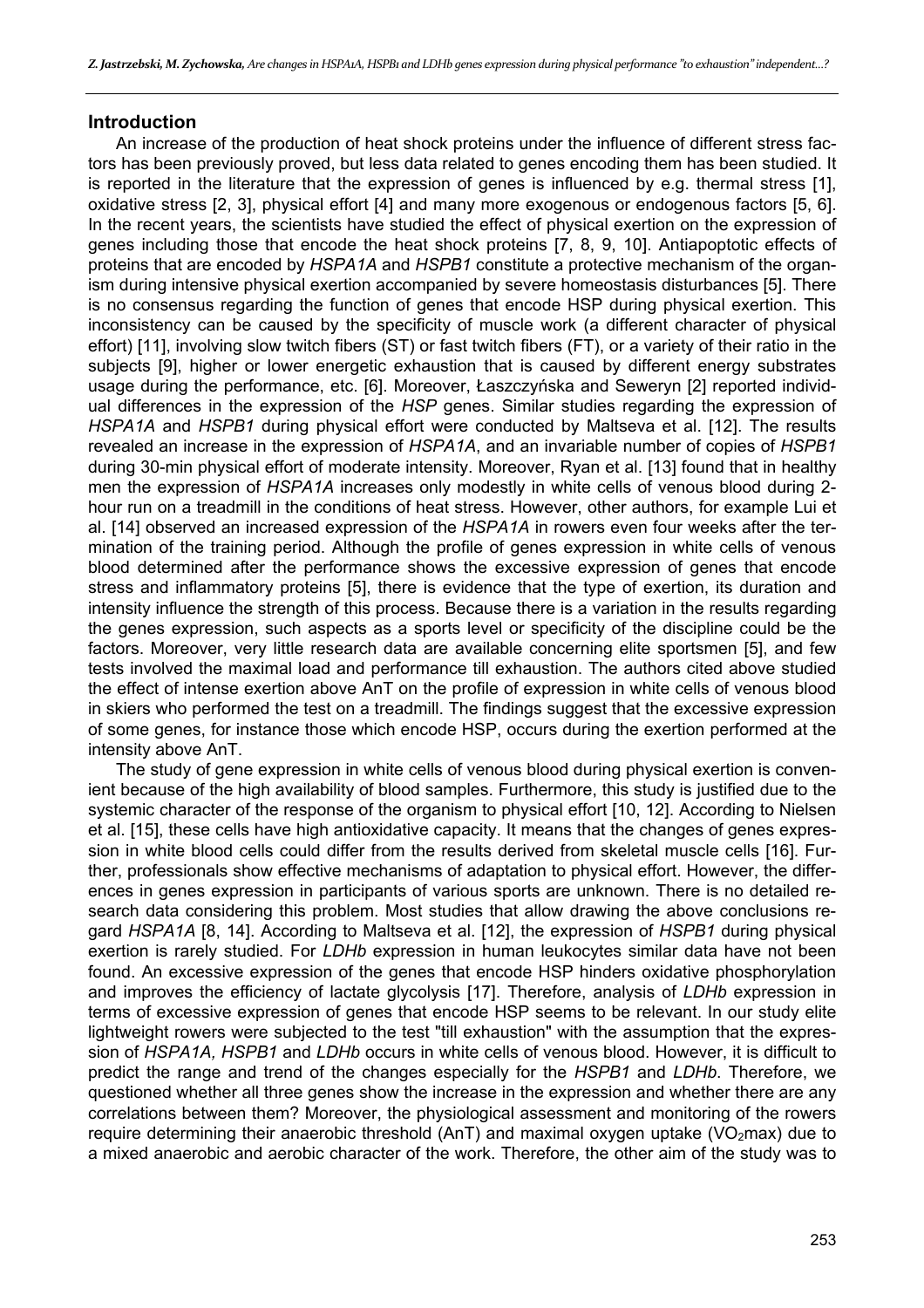determine the correlations between the expression of the studied genes, relevant to physical performance among AT or  $VO<sub>2</sub>$  max in lightweight rowers.

#### **Material and methods**

The protocol (KB-3/12) was fully approved by the Ethical Committee of the local Medical Association in Gdansk (Poland), and performed according to the principles of the Helsinki Declaration 2008. All subjects were provided with detailed information about the research procedures and signed a consent form. The research was conducted on 9 lightweight male rowers (mean age 23.7  $\pm$ 3.77, mean body mass 72.7  $\pm$ 1.76kg, mean height 183.6  $\pm$ 4.58cm). Nine subjects were members of the Polish National Team, one participated in the Olympic Games in London, and 8 have been finalists of the Championships of Poland within the last two years. They had on average 8 years' training experience. During the experiment (conducted in the preparation period just before the competition) all the subjects were subjected to the same training program created by the coach of the Polish National Team and did not participate in top tournaments.

The test was carried out in a room with ambient air temperature of 20˚C, atmospheric pressure 991 hPa, and humidity 56%. The subjects were assigned to a certain time between 10 am and 2 pm. They performed the test "till exhaustion" on a rowing ergometer Concept II (model-C, Vermont, USA). Gas analyser Oxycon-Mobile (Erich JAEGER GmbH, Hoechberg Germany) was used to determine maximal oxygen uptake. The initial load was 170 W during the first 3 min of work. During each next 3-min interval, the load was increased by 30 W until exhaustion of the participant and termination of the performance. The load was determined electronically. The highest value of oxygen uptake that was sustained for 15 seconds obtained during the maximal effort was assumed as VO<sub>2</sub>max [18]. AnT was determined as a value of load (W) at which lactate concentration reached 4 mmol/l of blood [19].

For the purpose of isolation of total RNA, 2 ml of peripheral blood were collected twice (before and after the test) from the ulnar vein. Prior to RNA extraction, erythrocytes were lysed and discarded using RBCL buffer (A&A Biotechnology, Poland). RNA was isolated from leukocytes using Fenozol (A&A Biotechnology, Poland) to lyse the cells and subsequently precipitate according to a method proposed by Chomczynski and Sacchi [20]. Additionally, total RNA was treated with DNaseI (Initrogen, Life Technology, Poland) in order to digest the remaining DNA and was quantified by spectrophotometry (Eppendorf Biophotometer Plus, Germany). 2 µg RNA was used for cDNA synthesis utilizing Transcript Me system, oligo dT and Random primers (Blirt, Gdańsk, Poland). Q-RT-PCR was performed using Semi Fast Sybr Green qPCR (Biolone, UK) and 2 µl of synthesized cDNA were used as a template. The reaction has been performed in Step One real-time PCR (Applied Biosystem Step One, Life Technology, Poland). Gene expression analysis was performed taking advantage of Livak's comparative method - 2<sup>-ΔΔCtrelative</sup> [21] using tata box protein (*TBP*) as a reference gene. The reaction mixture (10 μL) included 0.2 μL cDNA, 0.4 μmol/L of each forward and reverse primer, and 5 μL of real-time PCR Sensi Fast Sybr (Bioline, UK). The amplification parameters involved initial denaturation for 2 min at 95 °C followed by 40 cycles of denaturation for 5 s at 95°C, annealing for 10 s at 60°C for all primers and extension for 20 s at 72°C. Dynamic melting curve analysis was executed for all reactions. Primers used in the reaction are summarized in Table 1. Data were collected and relative expression was analyzed with GraphPad Prism 6.

Analysis of correlations was performed with the use of Pearson correlation coefficient. Additionally, a significance test was applied for correlation coefficients. To reveal statistical significant differences, test t was used. The significance was set at  $p \le 0.05$ . All figures and statistical analyses were made in Graph Pad Prism 6.0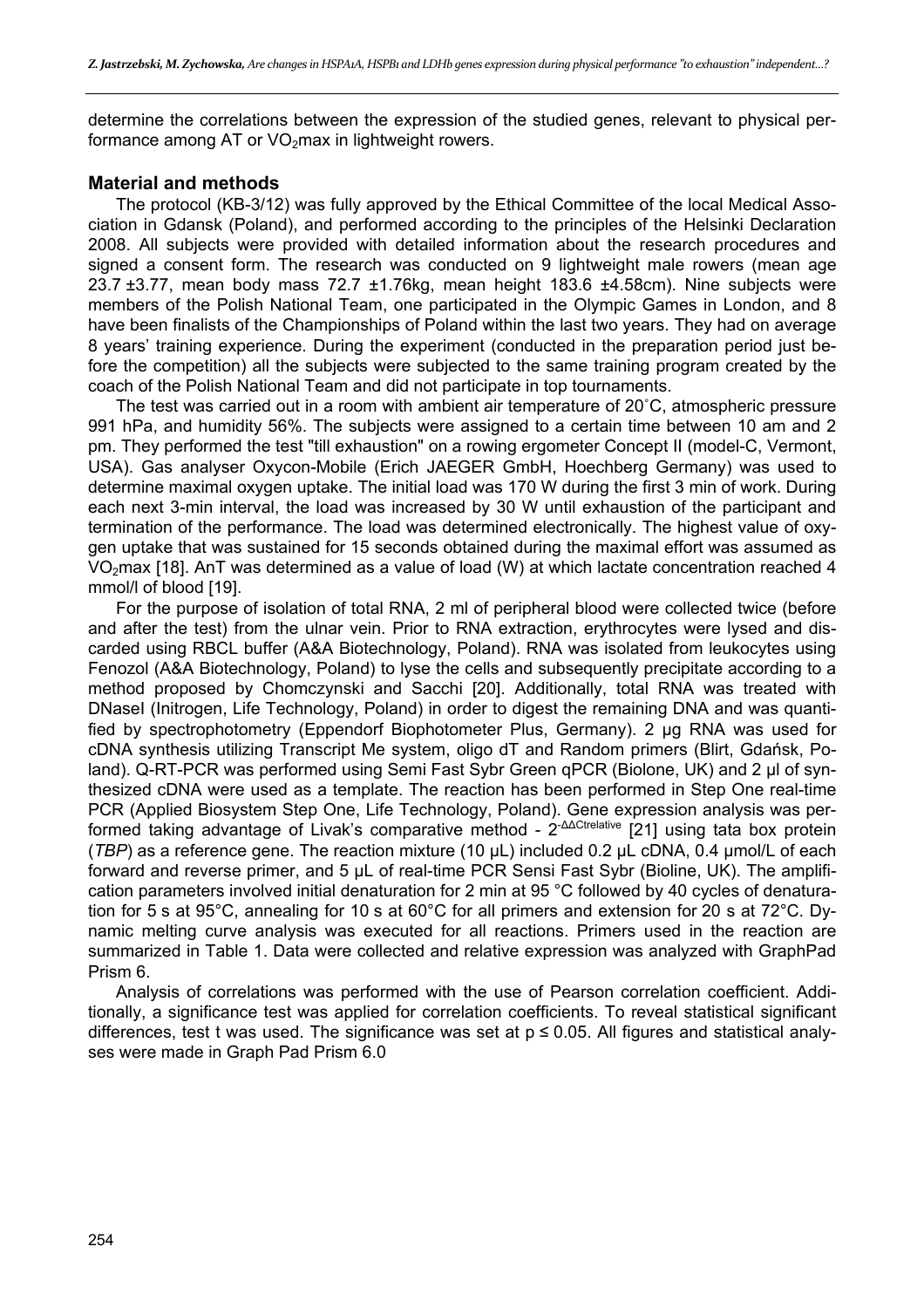| Gen    | Primers                                                                                                        |
|--------|----------------------------------------------------------------------------------------------------------------|
| TRP    | Reverse primer: TCTGTCGGCTCCGCTCTGAGAT<br>Forward primer: ACTCCCGTTGTCCCAAGGCTTC<br>PRODUCT SIZE: 147bp        |
| HSPA1A | Reverse primer: TTCGGAGAGTTCTGGGATTGTA<br>Forward primer: TGGACTGTTCTTCACTCTTGGC<br>PRODUCT SIZE: 227 bp       |
| HSPB1  | Reverse primer: GAGGAAACTTGGGTGGGGTCCA<br>Forward primer: AAGGATGGCGTGGTGGAGATCA<br>PRODUCT SIZE: 125bp        |
| LDHb   | Reverse primer: ACCTGCCACATTCACACCACTCC<br>Forward primer: GAAACTAAGTGGATTACCCAAACACCGC<br>PRODUCT SIZE: 181bp |

#### Table1. Primers used for real time PCR reaction

#### **Results**

Characteristics of results obtained in the test for work "till exhaustion" within the studied groups (n = 9) are presented in Table 2.

Table 2. Mean values of AnT,  $VO<sub>2</sub>$ max measured during the test "till exhaustion"

| Parameter                       | Mean  | SD       |
|---------------------------------|-------|----------|
| AnT 4mmol                       | 247 W | 5.23     |
| VO <sub>2</sub> max (ml/kg/min) | 54.9  | 4.313351 |

The mean expression of the *HSPA1A* and *HSPB1* in the rowers who performed the test "till exhaustion" increased considerably (*p≤ 0.03*). The mean value of *LDHb* transcripts decreased in comparison with the value obtained at the rest phase (Fig. 1). Mean value of the change in activity of *LDHb* did not reach significance.



Fig. 1. Relative expression of *HSPB1*, *HSPA1A* and *LDHb* normalized to TBP. Data for three independent experiments involving rowers, measured before (dark bars) and after exercise (gray bars). To better visualize changes, the expression at rest phase is set to 1

Excessive expression of *HSPA1A* and *HSPB1* was observed. The number of *HSPA1A* transcripts increased 2.5 fold in comparison to the values obtained at the rest phase and 1.5 fold comparing to *HSPB1*. The mean expression of *LDHb* slightly decreased (by approximately 0.2). De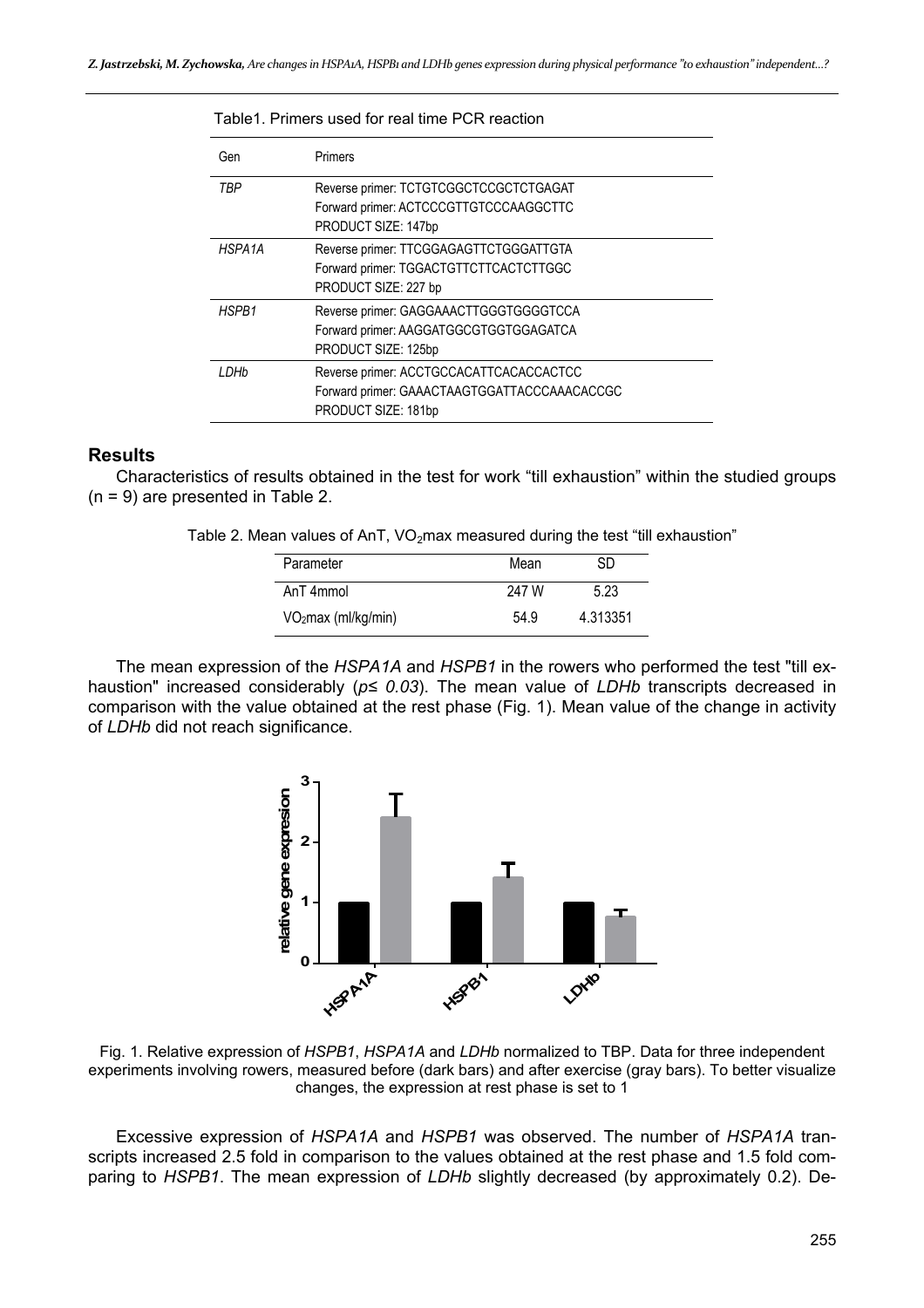spite these tendencies of an increase or a decrease in the genes expression, individual results show a considerable variation, which is caused by a different response of white cells of venous blood to disturbances of homeostasis that occur during physical performance. No significant correlations (R) between the number of transcripts and  $AnT$  and  $VO<sub>2</sub>$  max were revealed for the rowers regardless of the number of the group.

#### **Discussion**

The results of this study show an increase in *HSPA1A* and *HSPB1* expression in white cells of venous blood of professional male lightweight rowers after the test "till exhaustion" performed on a rowing ergometer. However, there was a high diversity of the response of *LDHb* gene. There is little research data regarding the expression of all tested genes concerning a response to physical effort in professionals, whose protective mechanisms against stress are more efficient than in sedentary subjects, especially during work till exhaustion. White blood cells have high antioxidative capacity; therefore, they are supposed to be more resistant to effects of oxidative stress that occur during exertion [15]. Lui et al. [14] studied rowers during a training period and after its termination and found an increased expression of *HSPA1A* during training and even four weeks after its termination. The considerable increase in the expression of *HSPA1A* after exertion of the rowers is consistent with our study, in which significantly higher mean expression of this gene after the exertion "till exhaustion" was observed. Since relevant literature has reported that the character of muscle work (types of fibers involved and their ratio in muscles) affects the expression of genes, it is advisable to compare our results with the findings regarding the same discipline. However, there are no relevant studies except those by Lui et al. [14]. Matseva et al. [12] during 30 minutes of performance at medium intensity observed an increase in *HSPA1A* expression by approximately 40% of the initial value, and steady a level of *HSPB1*. In our study the increase in *HSPA1A* expression was considerably 2.5 times higher than the initial value. Probably the applied load ("till exhaustion") could be the reason for such a considerable increase. Ryan et al. [13] observed only slight changes in *HSPA1A* activity in white cells of venous blood in male adolescent subjects who performed on a treadmill for 2 hours in conditions of heat stress. The results by the authors cited above confirm a diversity of *HSPA1A* expression depending on the intensity of muscle work, or a physiological character of physical effort. Also Donnikow et al. [7] or Sakharov et al. [9] obtained similar results. They reported an increase in *HSPA1A* expression in human white blood cells as a result of short intensive exertion. In our study, the increase in *HSPA1A* expression was observed as an effect of performance "till exhaustion". Furthermore, it is difficult to compare the differences of genes expression between professionals and untrained subjects because the response of their organisms to physical exertion could be different [9]. This latter studied marathon runners and found an increase in *HSPA1A* activity in white cells as an effect of long-term effort. Interestingly, the authors observed decreased *HSPA1A* expression during rest in comparison to the control group as an adaptive reaction to exertion [8].

In our study, beside *HSPA1A*, the level of *HSPB1* and *LDHb* was investigated as well. The mean expression of *HSPB1* was elevated, though not as highly as for *HSPA1A*. When individual results were analysed, high diversity of expression was observed in the rowers for all of the genes, though *HSPB1* was the most homogeneous. Increased expression of *HSPA1A* occurred simultaneously with increased expression of *HSPB*1 in 8 subjects. The biggest differences in individual genes expression were revealed for *LDHb.* Therefore, no significant correlations were observed for changes for this gene although the mean value for the group decreased after exertion. Previous studies have reported that increased expression of *HSPA1A* hinders oxidative phosphorylation and simultaneously intensifies generation of energy through anaerobic glycolysis pathways [22]. However, the response of white blood cells does not confirm this correlation. Thus, it is difficult to draw far-reaching conclusions at this stage of the study. A lack of these relations could be explained by high acidification of plasma that occurred as a result of high lactic acid accumulation in skeletal muscles which was intensely removed to blood. It is likely that white blood cells play a minor role in general acidification of blood and that a decrease in anaerobic glycolysis in white cells prevents blood from further acidification.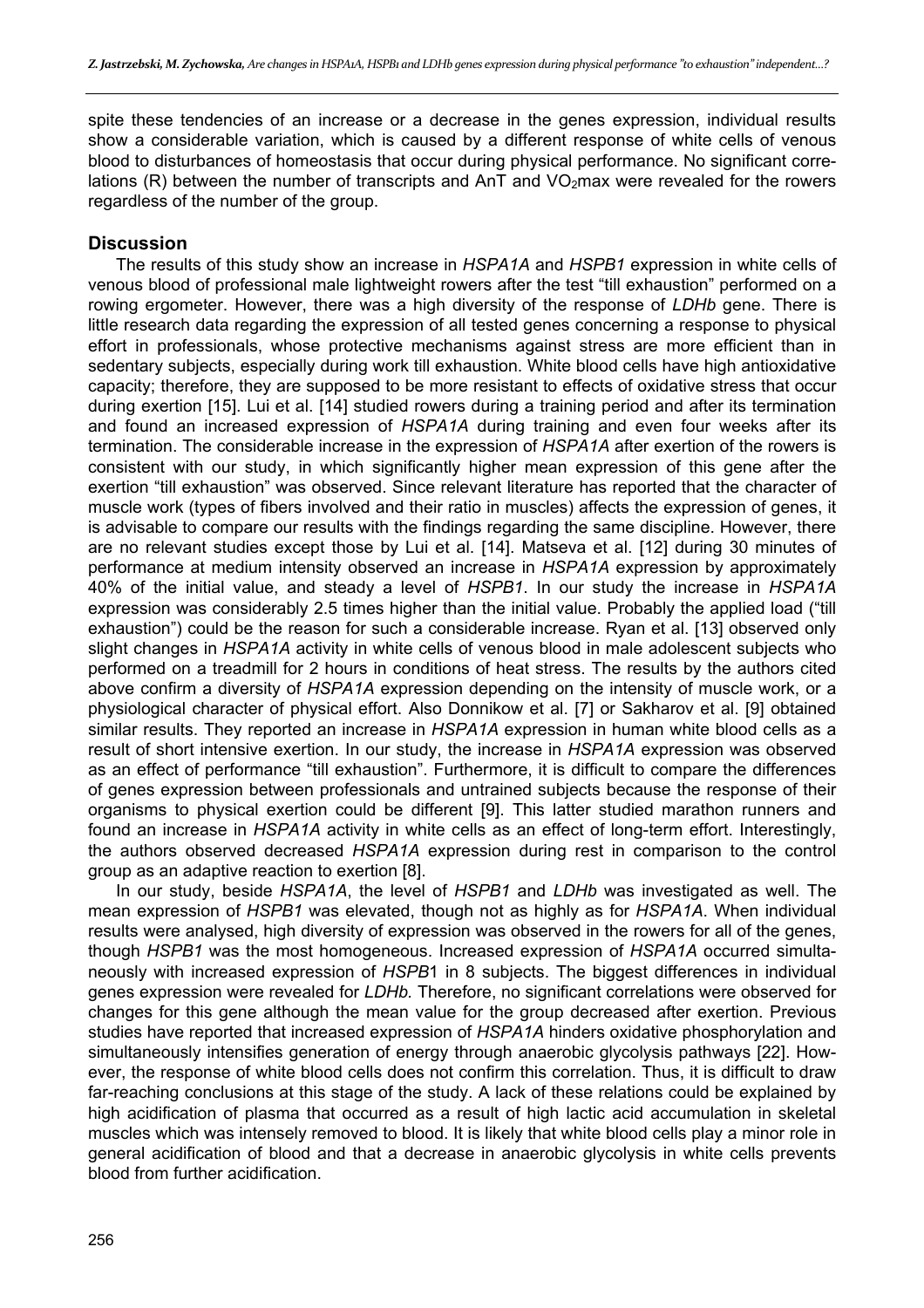However, the correlation between the expression of *HSPA1A* and *LDHb* genes in white cells of venous blood after exertion needs further investigation not only in trained but also in untrained subjects, and additionally in larger groups. The expression of the tested genes is not related to anaerobic threshold or maximal power measured by the test "till exhaustion". No correlations were also stated for maximal oxygen uptake. Moreover, it is obvious that gene expression in white blood cells, which have high antioxidative capacity, is not directly related to  $VO<sub>2</sub>$  max or AnT. There were also no correlations found between either acidification and the expression of the genes that encode HSP or the expression of *LDHb*. It is likely that professionals have high tolerance of post training changes acquired with regular training. The study revealed excessive expression of *HSPA1A* and *HSPB1*, while expression of *LDHb* was decreased. There was no correlation between expression levels of the studied genes. The results confirmed that changes of expression in white blood cells occur immediately and can be measured just after termination of muscle work. The tested genes are not associated to AnT or  $VO<sub>2</sub>max$ . Therefore, it is unlikely to determine the correlations when analyzing the genes separately, even if they are highly related to the performance. Individual changes in the expression of the tested genes were observed after a test to refuse work.

# **Conclusions**

Our results indicate the need for individualization of the training even in the top athletes. The lack of personalized training loads can result in the appearance of chronic fatigue and even overtraining.

# **Acknowledgements**

Scientific work financed from the budget funds for science for 2011-2014.

### **References**

- 1. Morimoto RI. Regulation of the heat shock transcriptional response; cross talk between a family of heat shock factors, molecular chaperones, and negative regulators. Gen Develop. 1998;12:3788-3796.
- 2. Laszczynska J, Seweryn P. Indukcja bialka szoku termicznego HSP-70 w limfocytach ludzkich pod wplywem stresu cieplnego stymulujacego warunki nagrzanego kokpitu [Induction of heat shock protein HSP-70 in human lymphocytes under the influence of heat stress simulating the conditions of heated cockpit]. Polski Przeglad Med Lotn. 2007;4:435-443. Polish.
- 3. Radák Z, Naito H, Kaneko T, et al. Exercise training decreases DNA damage and increases DNA repair and resistance against oxidative stress of proteins in aged rat skeletal muscle. Pflugers Arch. 2002;445:273-278.
- 4. Kregel KC. Heat shock proteins: modifying factors in physiological stress responses and acquired thermotolerance. Appl Physiol. 2002;92:2177-2186.
- 5. Arya R, Mallik M, Lakhotia SC. Heat shock genes-integrating cell survival and death. J Biosc. 2007;32:595-610.
- 6. Kazmierczuk A, Kilianska Z. Plejotropowa aktywnosc bialek szoku cieplnego [The pleiotropic activity of heat-shock proteins]. Postepy Hig Med Dosw. 2009;63:502-521. Polish.
- 7. Donnikov AE, Shkurnikov MU, Akimov EB, Tonevitsky AG. Relationship between the degree of cardiovascular adaptation and Th1/Th2 polarization of immune response. Bull Exp Biol Med. 2008;146:462-465.
- 8. Fehrenbach E, Passek F, Nies AM, et al. HSP expression in human leukocytes is modulated by endurance exercise. Med Sci Sports Exerc. 2000;32:592-600.
- 9. Sakharov DA, Maltseva DV, Riabenko EA, et al. Passing the anaerobic threshold is associated with substantial changes in the gene expression profile in white blood cells. Eur J Appl Physiol. 2012;112:963-972.
- 10. Zeibig J, Karlic H, Lohninger A, Damsgaard R, Smekal G. Do blood cells mimic gene expression profile alterations known to occur in muscular adaptation to endurance training? Eur J Appl Physiol. 2005;95:96-104.
- 11. Ecochard L, Lhenry F, Sempore B, Favier R. Skeletal muscle HSP72 level during endurance training: influence of peripheral arterial insufficiency. Pflugers Arch. 2000;40:918-924.
- 12. Maltseva DV, Ryabenko EA, Sizova SV, Yashin DV. Effect of exercise on the expression of HSPBP1, PGLYRP1, and HSPA1A genes in human leukocytes. Exp Bull Biol Med. 2012;53:867-869.
- 13. Ryan AJ, Gisolfi CV, Moseley PL. Synthesis of 70K stress protein by human leukocytes: effect of exercise in the heat. J Appl Physiol. 1991;70:466-471.
- 14. Liu Y, Lormes W, Baur C, et al. Human skeletal muscle Hsp70 response to physical training depends on exercise intensity. Int J Sports Med. 2000;21:351-355.